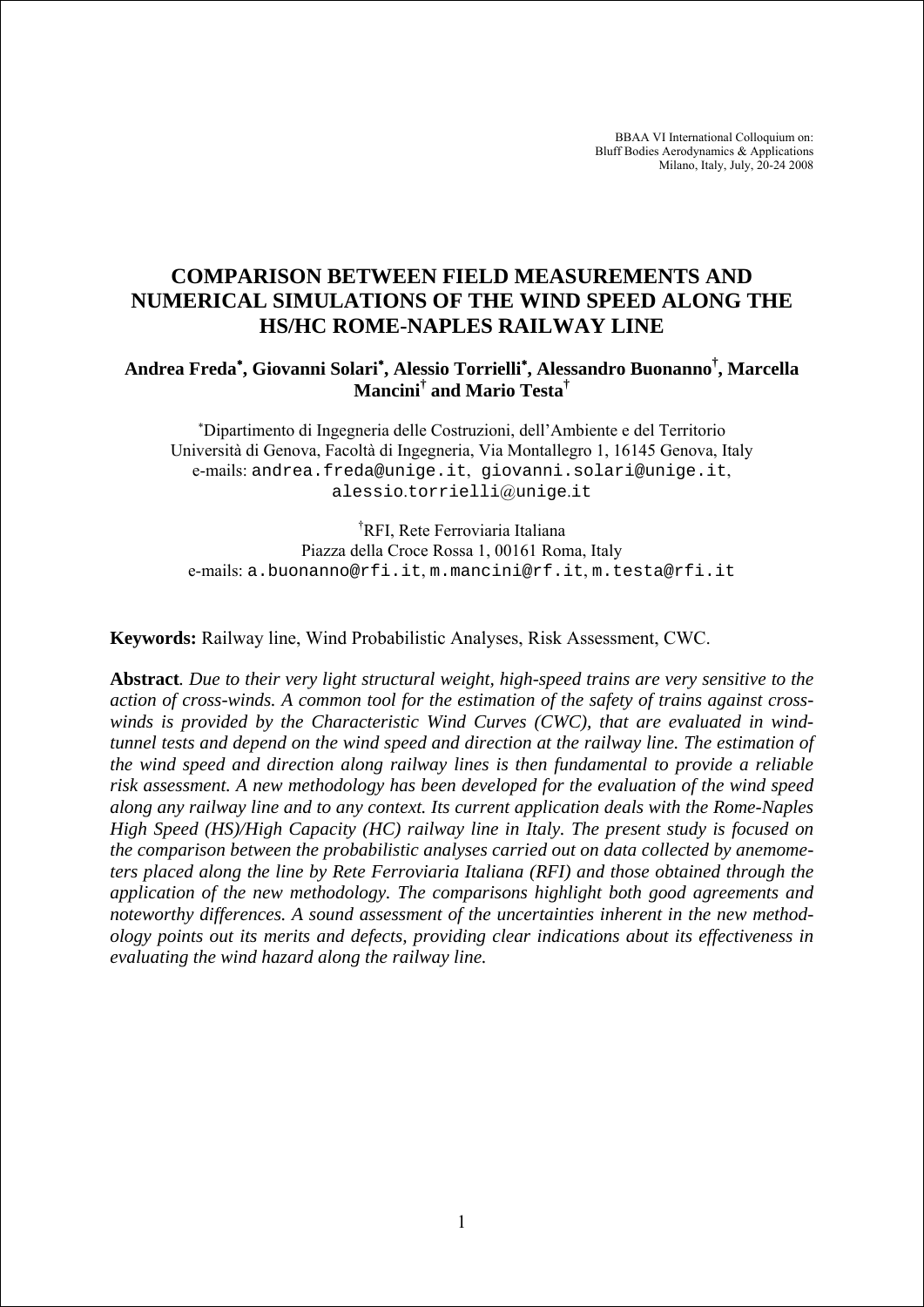### **1 INTRODUCTION**

In last decades, the need of faster transports by land drove to develop high-speed trains that stand out not only because of excellent aerodynamic characteristics, but also because of very light weights. They consequently became very sensitive to the action of cross-winds. Several accidents have been reported worldwide in the last years (e.g. Ref. [\[1\]](#page-11-0); Ref. [\[2\]\)](#page-11-0) and many studies have been carried out with reference to the aerodynamic properties of trains (e.g. Ref. [\[3\];](#page-11-0) Ref. [\[4\]\)](#page-11-0).

A commonly used tool for the evaluation of the safety against vehicle overturning due to high wind gusts is provided by the Characteristic Wind Curves (CWC). They are evaluated in wind-tunnel tests, and they furnish the maximum allowable train velocity depending on the wind speed and direction at the railway line.

The definition of the probabilistic distribution of the wind speed and direction along the railway lines is then fundamental to provide a reliable risk assessment. For this purpose, a new methodology has been developed for the evaluation of the wind speed along any railway line in any context. Its current application deals with the Rome-Naples High Speed (HS)/High Capacity (HC) railway line in Italy (Figure 1); it is based on the probabilistic assessment of long-term measures carried out by the meteorological stations of the Italian Air Force (AF) and of the company that provides servicing to air traffic in Italy (ENAV) in Lazio and Campania regions (Figure 1).



Figure 1: Railway line, AF/ENAV stations (indicated by names) and RFI monitoring system (stations indicated by numbers).

The developed method can be summarized in four main steps: A) line, stations and territory modeling; B) wind simulation; C) probabilistic analyses; D) comparisons and methodology assessment. Each step is organized in sub-steps as shown in Figure 2. The early 3 steps of the method, presented in Ref. [\[5\]](#page-11-0) and in other papers currently in progress, lead to the evaluation of the probability of occurrence of the mean and peak wind speed at any point of the line, taking into account also the local features of the ground (e.g. embankments, cuts and viaducts). The peak wind velocities are then used for the risk assessment combined with the CWC.

The present study is focused on the comparison between the results of the probabilistic analyses carried out by means of the application of the new methodology and those obtained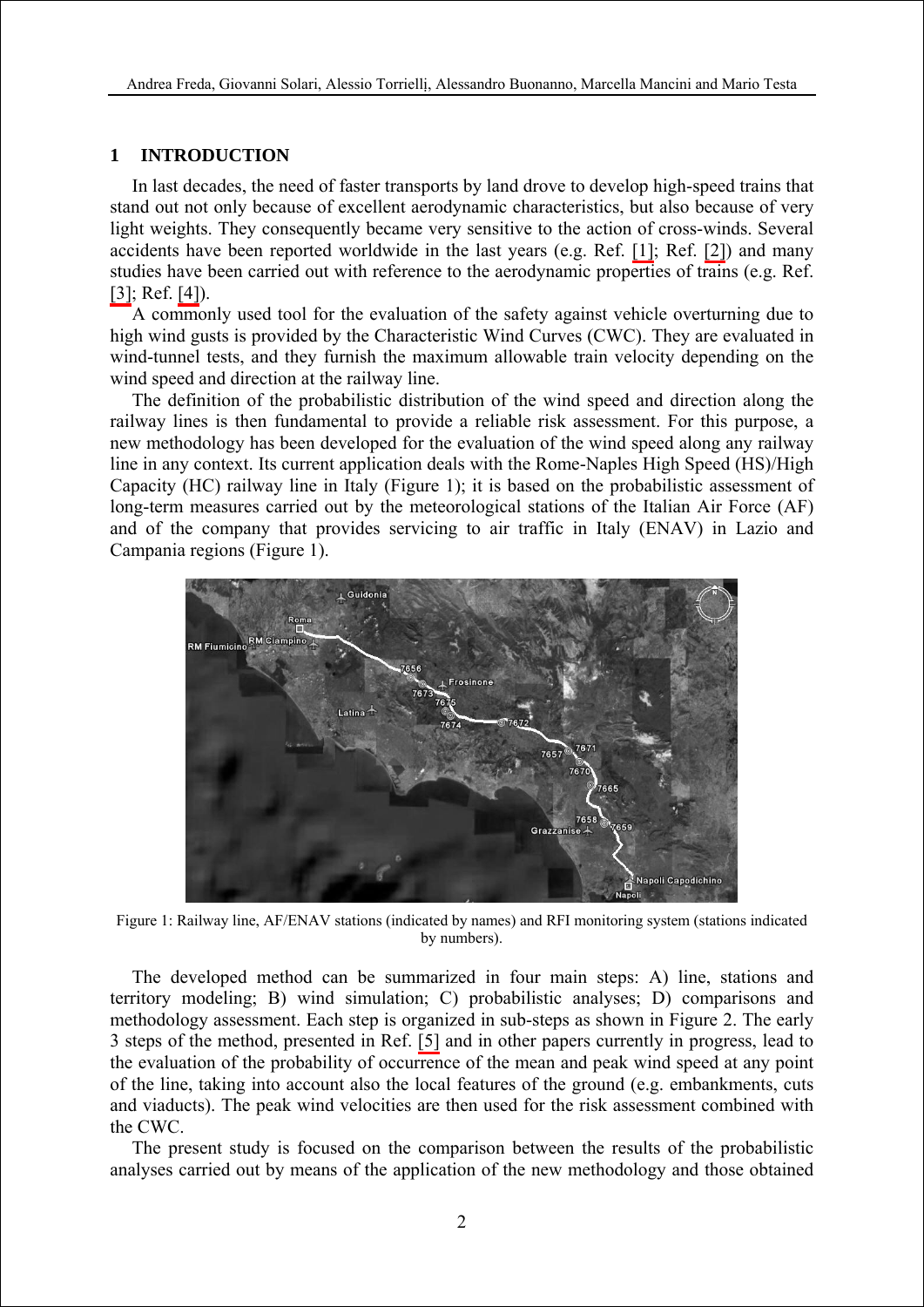analyzing the data collected by anemometers placed by Rete Ferroviaria Italiana (RFI) along the railway line (Figure 1).



Figure 2: General scheme of the procedure adopted for the probabilistic assessment of the wind speed.

# **2 PROBABILISTIC ANALYSIS OF THE WIND SPEED FROM LONG-TERM MEASUREMENT STATIONS**

The HS/HC railway line links Rome and Naples in central-southern Italy (Figure 1). It is 196 km long, and winds on a terrain characterized by complex orography. Seven meteorological stations close to the line have been selected to perform this study. Their data of mean wind speed and direction, averaged on 10 minutes and collected every 3 hours, were available for periods between 44 and 54 years when the study started. A new procedure has been developed to allow the wind data transfer from these long-term meteorological stations to the railway line. Such a procedure is based on numerical simulation of the wind field in the whole area where the line winds.

Three digital models have been realized involving the soil topography, the soil roughness and the displacement level of the whole area surrounding the railway line and the meteorological stations. Each digital model has been implemented at 2 different spatial scales, relative to 6 simulation domains referred to as one "macro-area" and five "micro-areas" (Ref.  $[6]$ ).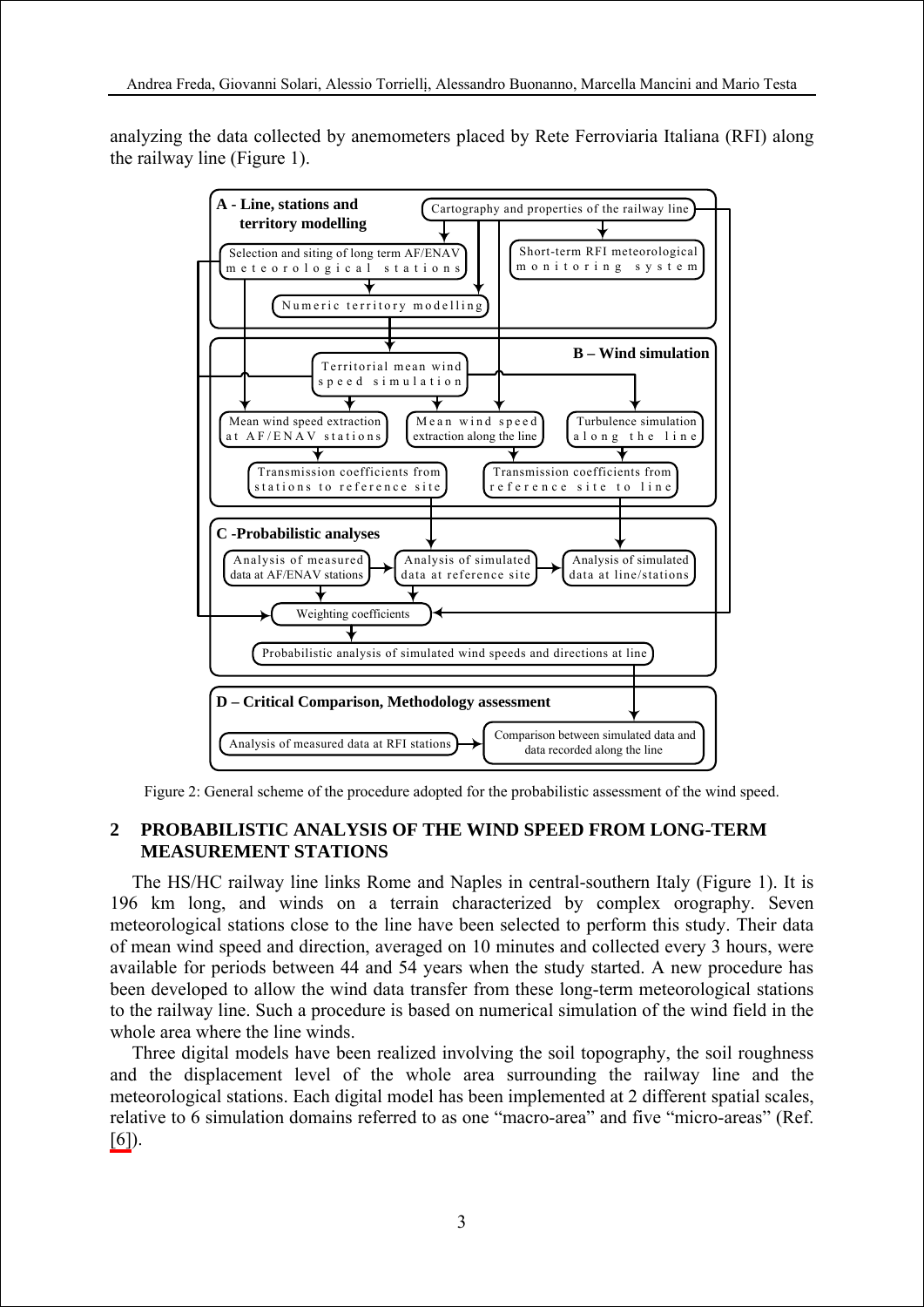The macro-area contains the main features influencing the wind speed and direction at the Rome-Naples railway line. It is extended approximately 261 km in the West-East direction and 225 km in the North-South direction, and is discretized through a regular grid with 283 columns and 245 rows of nodes, for a total of 69335 nodes. The grid step is about 920 m both along the longitude and the latitude.

The micro-areas are aimed at establishing a zooming procedure to improve the precision of the territory modeling; each micro-area is discretized through regular grid steps of about 230 m both along the longitude and the latitude. An overlapping of the micro-areas is applied in order to avoid border discontinuities in the results of the simulations.

The digital modeling has been carried out to perform the numerical simulation of the wind fields in the area by using the mass-consistent model WINDS (Ref. [\[6\]\)](#page-11-0). The model WINDS has been used to evaluate mean wind scenarios coherent with barotropic states, i.e. with uniform wind speed and direction at the top of the Atmospheric Boundary Layer (ABL). Adopting this method, physical phenomena related to actual synoptic atmospheric conditions cannot be considered, but a complete set of mean wind scenarios can be produced. Simulations have been performed under the hypothesis of neutral stability, which is appropriate for strong wind conditions, and considering 36 wind directions aloft, with uniform steps of  $10^{\circ}$ .

By means of the simulation of the wind speed at the long term meteorological stations and at the railway line, it has been possible to evaluate the transmission coefficients (i.e. the parameters expressing the change of the wind speed and directions at different locations) from the meteorological stations to the line.

The transmission coefficients have been evaluated by means of a double-step procedure: at a former step they have been calculated from the stations to reference conditions (i.e. open and homogeneous flat ground with roughness length equal to 0.05 m) and then, at the latter step, from reference conditions to the railway line. Figure 3 sketches the procedure for the transfer of the databases through the passage to reference conditions.



Figure 3. Two-step procedure for the transmission of wind databases from meteorological stations to the railway line.

The passage to reference conditions has been adopted to make the data of the long-term stations more homogeneous, and then to allow a former comparison of the results of the probabilistic analyses before the projection of the databases to the line.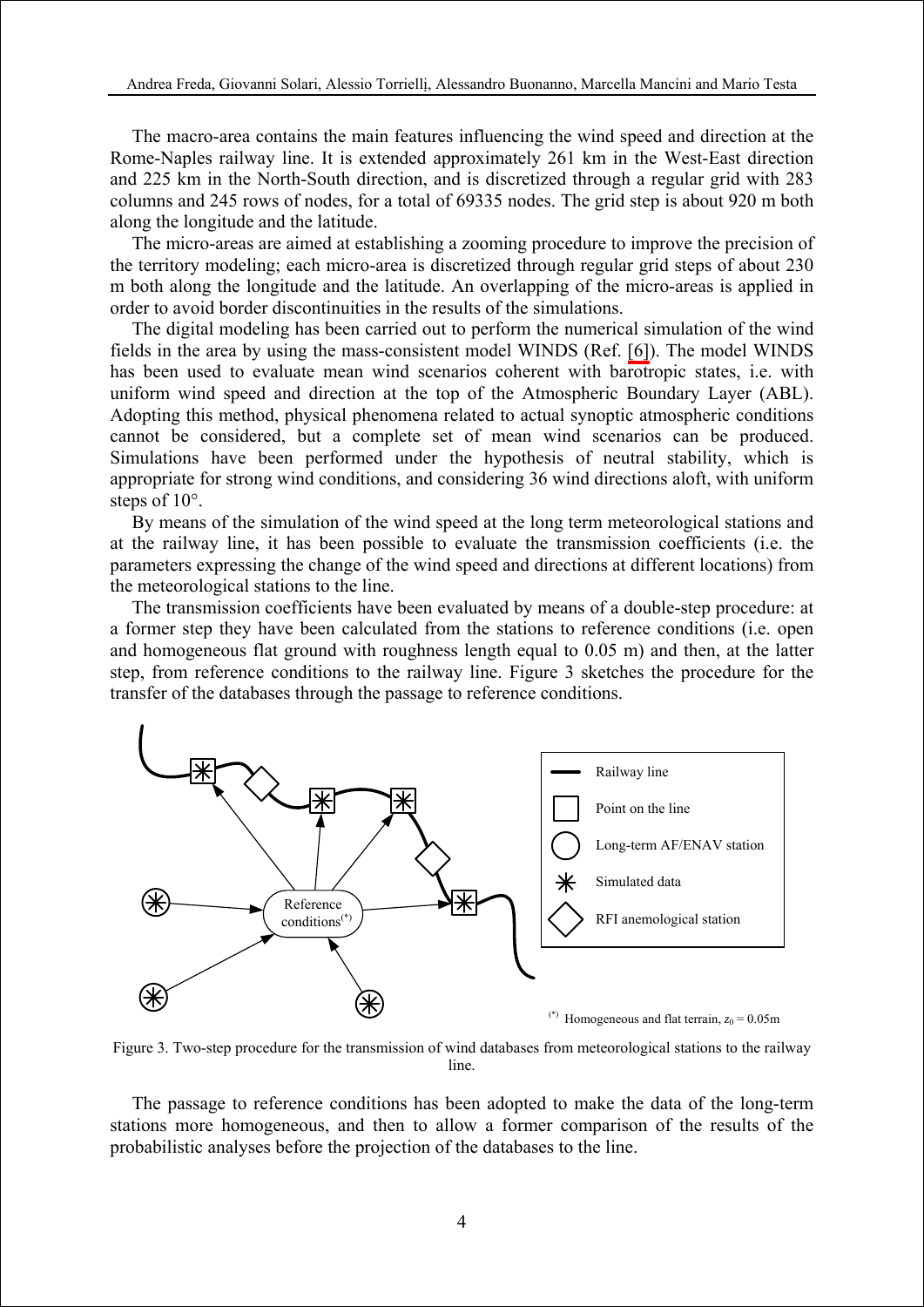The local features of the ground have been included in the evaluation of the transmission coefficients from reference conditions to the railway line. The wind speed and direction at the line has been calculated at a height equal to 3 m above the ground (i.e. 2 m above the track) taking into account those features – as the height above the ground for stretches on viaduct and both the height and the shape of the cross-section on embankments – that cause changes of the wind speed. When passing from reference conditions to the line, suitable transmission coefficients have been evaluated to generate also databases of the peak wind speed at the line, making use of the gust factor technique in the form proposed by Ref. [\[7\].](#page-11-0)

All the databases of mean and peak wind speed and direction transferred from long term stations to the railway line have been submitted to probabilistic analyses. The probabilistic analyses have been carried out to derive the distributions of both the parent population and the extreme values. The parent population has been regressed by using a hybrid Weibull model (Ref. [\[8\]\)](#page-11-0). The extreme values distribution has been obtained by means of three alternative methods: the asymptotic model of the first type (Gumbel distribution), the peak over threshold Pareto technique and the Process analysis. The Process analysis has also been implemented to avoid biased values due to discontinuous acquisitions, missing data and wrong wind calms.

The final distributions of the wind speeds and directions along the line are expressed as a weighted average of the distributions of the wind speeds and directions associated with the different stations. The averaging procedure is carried out through appropriate weighting coefficients, which are functions of the relative distance between each station and each point of the railway line. The whole sequence, reported more in detail in Ref. [\[1\],](#page-11-0) is depicted in Figure 2.

### **3 PROBABILISTIC ANALYSIS OF THE WIND SPEED MEASURED ALONG THE RAILWAY LINE**

Besides long-term anemometric measurements, this study avails of short-term measures carried out by the network realized by RFI along the railway line. Figure 1 shows the position of these stations along the railway line. The anemometers are placed at 3 m height above the ground level (i.e. roughly 2 m over the track), on several types of line: embankments, cuts and viaducts. Figure 4 shows two typical placing of the anemometers along the line.



Figure 4. Anemometer 7659 (a) and anemometer 7672 (b), installed on a viaduct and on an embankment, respectively.

The analysis of the data recorded by these anemometers is used to check and up-date the probabilistic analyses introduced in the previous section and – in the meantime – for the realization of a now-cast and forecast system. The network includes 11 stations; each station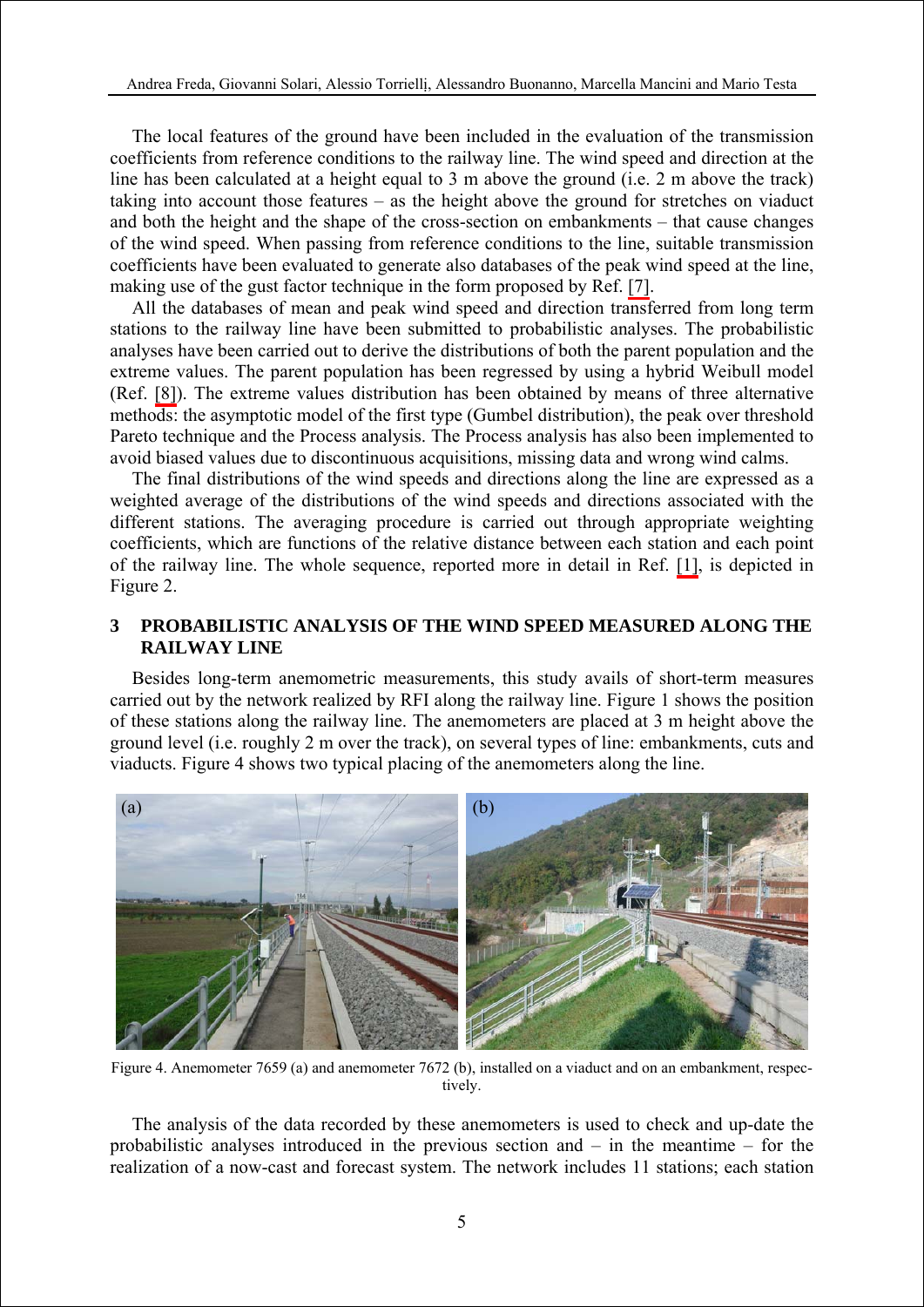registers continuously the mean value, the direction, the standard deviation, the minimum and the maximum value of the wind speed over 10 minutes.

This data is available beginning from January 2006. At the present stage, only the data collected in the year 2006 have been used to carry out the probabilistic analyses. For this reason only the regression of the populations of data has been performed; analyses have not been carried out to derive the extreme values distribution.

#### **4 ASSESSMENT OF THE UNCERTAINTIES**

The procedure developed to provide the estimation of the probability of occurrence of the wind speed and direction along the HS/HC Rome-Naples railway line is characterized by various steps: the modeling of the territory where the line is situated and of the wind fields, the probabilistic analyses of long term measures of wind speed and direction, the weighting of the results carried out starting from different databases (Figure 2). All the steps are subjected to assumptions regarding the modeling, uncertainties (e.g. in the estimation of the model parameters), and might even be affected by systematic errors (e.g. if original databases of wind speed are biased). A critical approach to the estimation of the uncertainties, of the systematic errors and of the assumptions is therefore fundamental to provide an assessment of the procedure.

The first uncertainties of the procedure are related with the statistical inference of databases of long term measurements, and then with the transfer of the databases to the railway line.

The transfer of the databases from meteorological stations to the line involves a detailed modeling of both the territory and the wind field. This notwithstanding, it cannot perfectly reproduce the natural environment due to several reasons. On the one hand, simulations are not carried out solving the Navier-Stokes equations, but under the only hypothesis of mass consistency; on the other hand, the mesh grid resolution – equal to  $230 \text{ m}$  – causes a smoothing of the orography and of the roughness length models. Simulated mean wind scenarios are then derived under the assumption of uniform wind speed and direction at the top of the ABL, that is as valid as the size of the simulation domain is small, and under neutral atmosphere conditions, that are certainly appropriate for strong winds, but might be not accurate and therefore questionable for the transferring of low values of the wind speed.

It's also timely to observe that digital models do not consider changes of the land cover that might have taken place in 50 years, but – from a theoretical point of view – they should be taken into account when transferring wind databases of long-term meteorological stations.

Last but not least, the mass-consistent model WINDS can process correctly winds at the synoptic scale, but not local wind systems like daily breezes, thunderstorms and foehn winds. Local phenomena can be found in data recorded by several RFI anemometers instead.

Besides the approximations related to the wind field simulations and physical phenomena not included in the model used to perform simulations, it should be borne in mind that the mathematical models at the roots of numerical analyses loose reliability when approaching the soil, and in any case close to obstacles. The extraction of wind speed at a reduced height above the ground implies that the model is operating in a reduced-confidence region. The extraction of the wind speed in locations characterized by smooth orography and large height above the ground (e.g. on viaducts and high embankments) provides more reliable results.

On the other hand, RFI anemometers are placed at 2 m above the track, often in areas with complex orography and high roughness length. This type of installation, that has been chosen to record the wind effectively acting on trains, implies that measurements are rather conditioned by local ground characteristics that cannot even be introduced in the numerical models.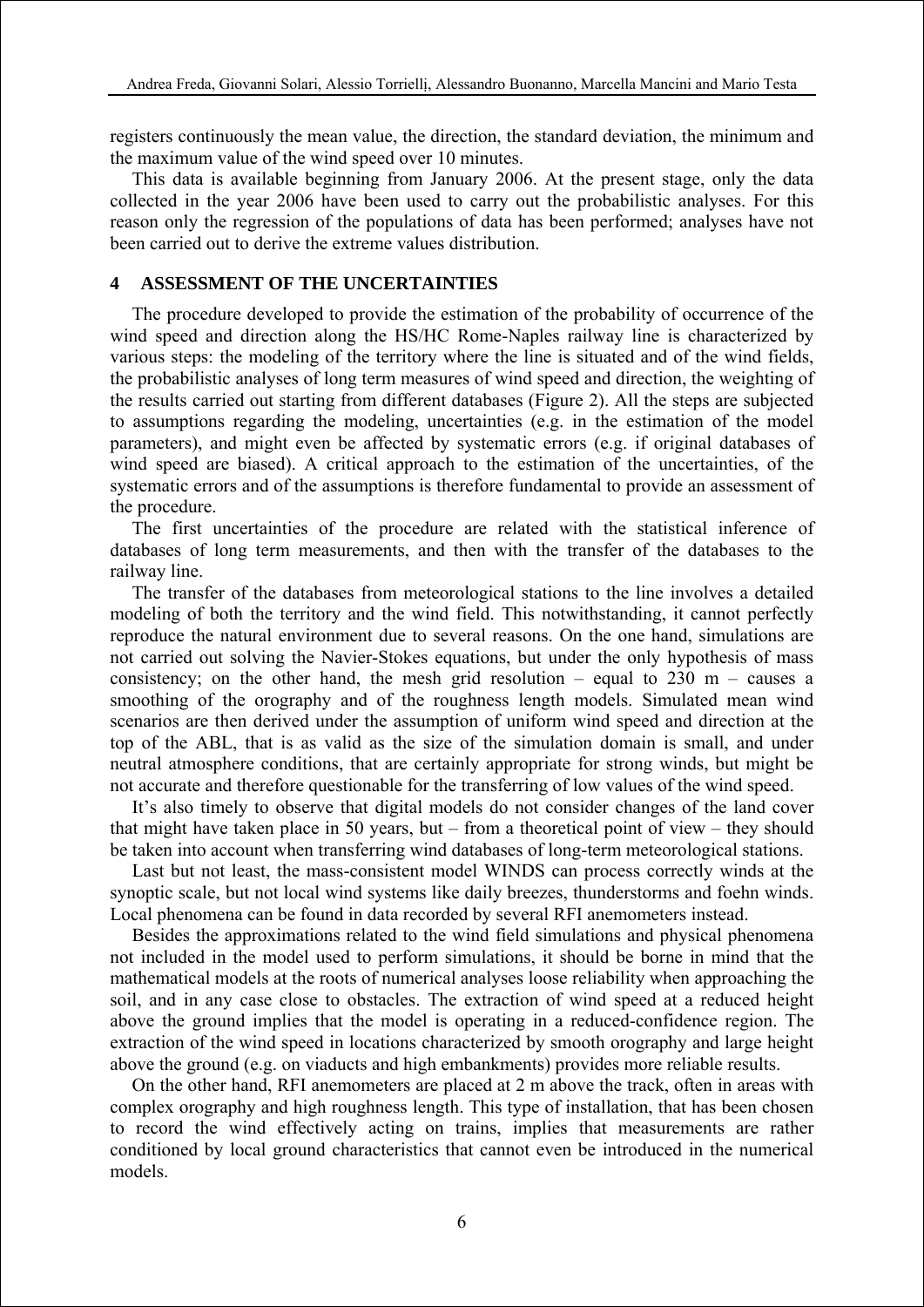Moreover, the very short period of available data should also call for caution about the representativeness of the results of their probabilistic analyses. Due to the limited time of observations and the presence of seasonal phenomena, preliminary checks highlighted that the results of the probabilistic analyses were still strongly dependent on the number of observations. New probabilistic analyses should be carried out when more data will be disposable.

Besides several uncertainties that characterize the procedure, it's also timely to remark that the comparison of the results of the probabilistic analyses of databases transferred to reference conditions highlights a general homogenization with respect to the same analyses on original wind data. This fact suggests the robustness of the methodology when dealing with territorial features that do not cause enhanced reductions of the wind speed.

On the other hand, a more detailed modeling of the wind fields by means of refined numerical analyses (e.g. using CFD) could be possible. However, at present, this approach on a large domain of simulation implies excessive costs due to the computational time, the troubles related with the assignment of correct boundary conditions and the difficulties in creating thicker mesh grids with detailed modeling of the territory.

#### **5 COMPARISON BETWEEN SIMULATED AND REGISTERED DATA**

Several checks have been carried out to compare the results of the analyses of data collected along the line by RFI anemometers and those obtained by the analyses of databases transferred from long-term meteorological stations to the line. The comparisons are aimed at providing an assessment of the whole methodology.

For all the anemometers placed along the line by RFI and used in the present study, Table 1 summarizes the adirectional values of the mean and peak wind speed ( $\overline{V}$  and  $\hat{V}$  respectively) with assigned exceedance probability P and the corresponding simulated data from AF/ENAV stations. The relative percentage difference ε between recorded and simulated data is also reported for every anemometer and two different exceedance probabilities. As expected, the uncertainties that are intrinsic in the whole procedure (Section 4) lead to a rather variable agreement between the analyses carried out on recorded and simulated data. It's timely to observe that the percentage differences between simulated and recorded data generally achieve the highest values for the anemometers that are not subjected to strong winds. A rough estimation of the windiness of the places where anemometers stand is provided in Table 1 by the value  $\tilde{V}$ , expressing the threshold that defines the 90% of records (i.e. the 10% of measures of each anemometer exceeded such a value in one full year); high values of  $\hat{V}$  correspond to windy sites.

It's also timely to point out that the percentage differences relative to mean and peak wind speeds do not remain constant for each anemometer and each exceedance probability. Some anemometers show a better agreement for the mean values of the wind speed, others for the peaks. However, the gust factor technique used to generate the databases of peak wind speed at the line is suitable to be applied to intense mean wind speeds. The peak wind speed distributions are therefore more significant for the anemometers placed in windy sites, where the percentage differences between mean and peak values are always roughly in the same ranges indeed.

Since the adirectional values of wind speeds with assigned exceedance probability are obtained as superposition of the directional distributions, significant errors in the estimation of the adirectional wind speed do not necessarily correspond to large errors in the evaluation of the wind blowing from critical sectors (and vice versa). For the RFI station 7658, that is installed on an embankment and in open terrain, Figure 5 shows the comparison between the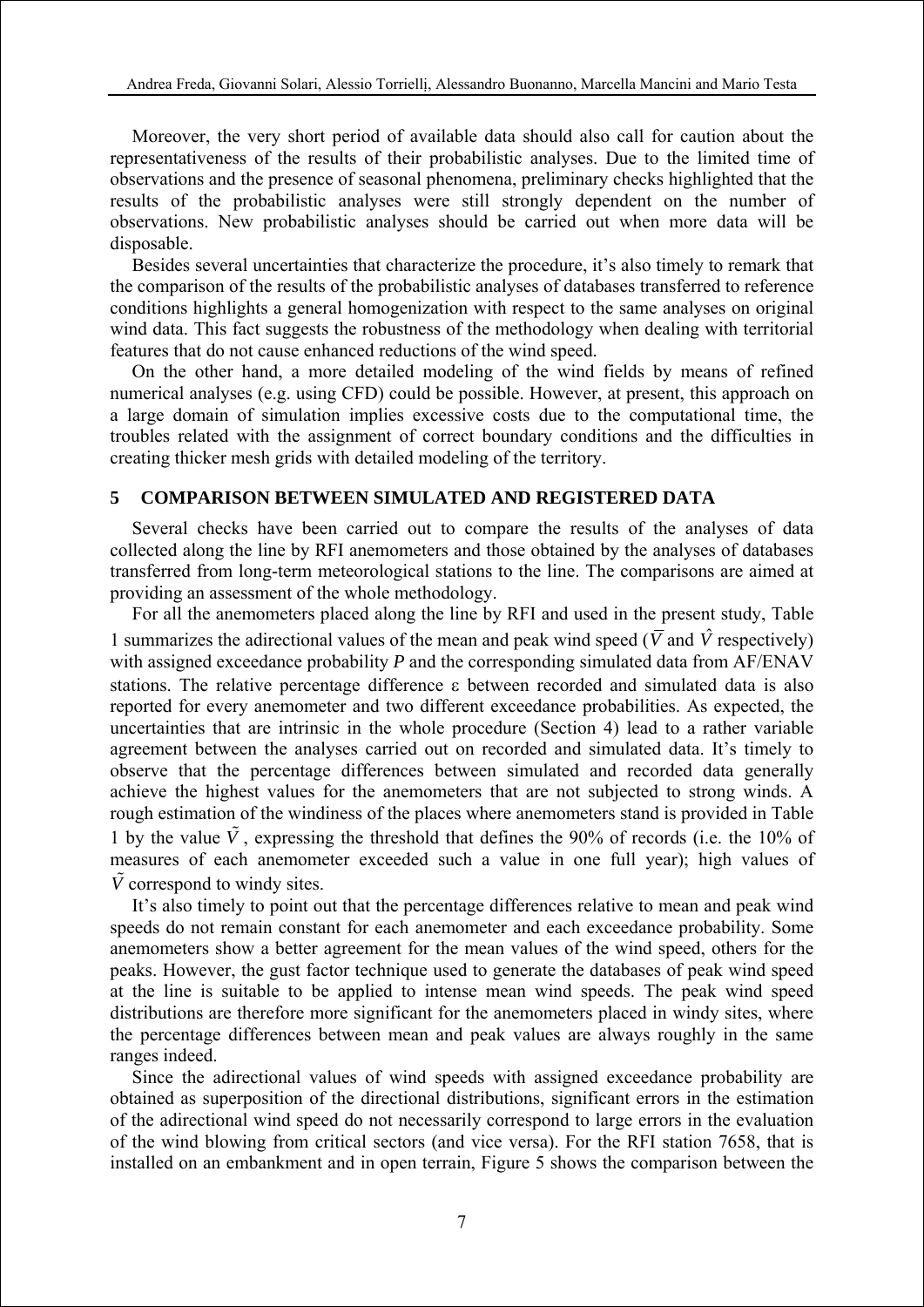mean wind velocities with assigned exceedance probability *P* (equal to 0.01 and 0.001) obtained from the analysis of the data recorded along the line (RFI) and those obtained by numerical simulations (AF/ENAV). The left panel shows the polar representation of the results of the analysis carried out on the mean values of the wind speed. The right panel shows the results of the same analysis on the peak wind speed values. In this case the comparison shows a very good agreement for almost every wind direction, even if the adirectional distributions (Table 1) are characterized by noteworthy percentage differences (i.e. 23-34%).

| Anemometer | $\tilde{V}$ [m/s] | $\boldsymbol{P}$ | $\overline{V}$ [m/s] |         |              | $\hat{V}$ [m/s] |         |                  |
|------------|-------------------|------------------|----------------------|---------|--------------|-----------------|---------|------------------|
|            |                   |                  | RFI                  | AF/ENAV | $\epsilon$ % | RFI             | AF/ENAV | $\epsilon$ %     |
| 7656       | 4.3               | $10^{-2}$        | 5.9                  | 5.2     | 11           | 9.7             | 9.7     | $\boldsymbol{0}$ |
|            |                   | $10^{-3}$        | 7.8                  | 7.7     | $\mathbf{1}$ | 12.8            | 14.0    | $-10$            |
| 7657       | 3.6               | $10^{-2}$        | 5.9                  | 4.9     | 17           | 12.5            | 8.6     | 31               |
|            |                   | $10^{-3}$        | 8.7                  | 8.0     | 9            | 18.5            | 13.7    | 26               |
| 7658       | 4.4               | $10^{-2}$        | 6.4                  | 7.9     | $-23$        | 10.9            | 13.6    | $-25$            |
|            |                   | $10^{-3}$        | $8.8\,$              | 11.5    | $-31$        | 14.6            | 19.5    | $-34$            |
| 7659       | 5.4               | $10^{-2}$        | 8.5                  | 8.7     | $-3$         | 13.1            | 14.8    | $-13$            |
|            |                   | $10^{-3}$        | 11.6                 | 12.6    | $-9$         | 17.6            | 21.1    | $-20$            |
| 7665       | 2.9               | $10^{-2}$        | 4.8                  | 7.2     | $-50$        | 10.0            | 11.9    | $-18$            |
|            |                   | $10^{-3}$        | 7.1                  | 10.6    | $-49$        | 14.2            | 17.0    | $-20$            |
| 7670       | 4.8               | $10^{-2}$        | 10.7                 | 7.4     | 31           | 18.6            | 11.5    | 38               |
|            |                   | $10^{-3}$        | 17.6                 | 11.3    | 36           | 28.8            | 17.5    | 39               |
| 7671       | 4.5               | $10^{-2}$        | $8.1\,$              | 3.6     | 56           | 15.5            | 5.9     | 62               |
|            |                   | $10^{-3}$        | 12.4                 | 6.0     | 52           | 22.9            | 9.6     | 58               |
| 7672       | 2.0               | $10^{-2}$        | 3.4                  | 6.6     | $-95$        | $7.1\,$         | 11.3    | $-60$            |
|            |                   | $10^{-3}$        | 5.3                  | 9.8     | $-85$        | 10.6            | 16.5    | $-56$            |
| 7673       | 2.7               | $10^{-2}$        | 4.0                  | 4.9     | $-22$        | 8.1             | 8.9     | $-10$            |
|            |                   | $10^{-3}$        | 5.8                  | 7.6     | $-29$        | 11.3            | 13.7    | $-21$            |
| 7674       | 2.1               | $10^{-2}$        | 3.3                  | 6.2     | $-87$        | 8.9             | 10.7    | $-20$            |
|            |                   | $10^{-3}$        | 4.9                  | 9.2     | $-87$        | 13.4            | 15.5    | $-16$            |
| 7675       | 2.2               | $10^{-2}$        | $3.2\,$              | 4.5     | $-38$        | 8.6             | 8.7     | $-1$             |
|            |                   | $10^{-3}$        | 4.5                  | 6.7     | $-49$        | 11.5            | 12.7    | $-11$            |

Table 1. Mean and peak wind speed with different assigned exceedance probability evaluated from recorded and simulated data, and percentage differences.

The same good agreement on directional distributions is not achieved for all the stations. By way of example, the results of the analyses of the anemometer 7665, that is placed on a viaduct, (Figure 6) show a quite satisfying agreement of the maximum wind speed intensities, but the polar diagrams obtained by the transmission of databases from the meteorological stations result to be rotated roughly by 60° clockwise. This also leads to large differences between adirectional distributions (Table 1).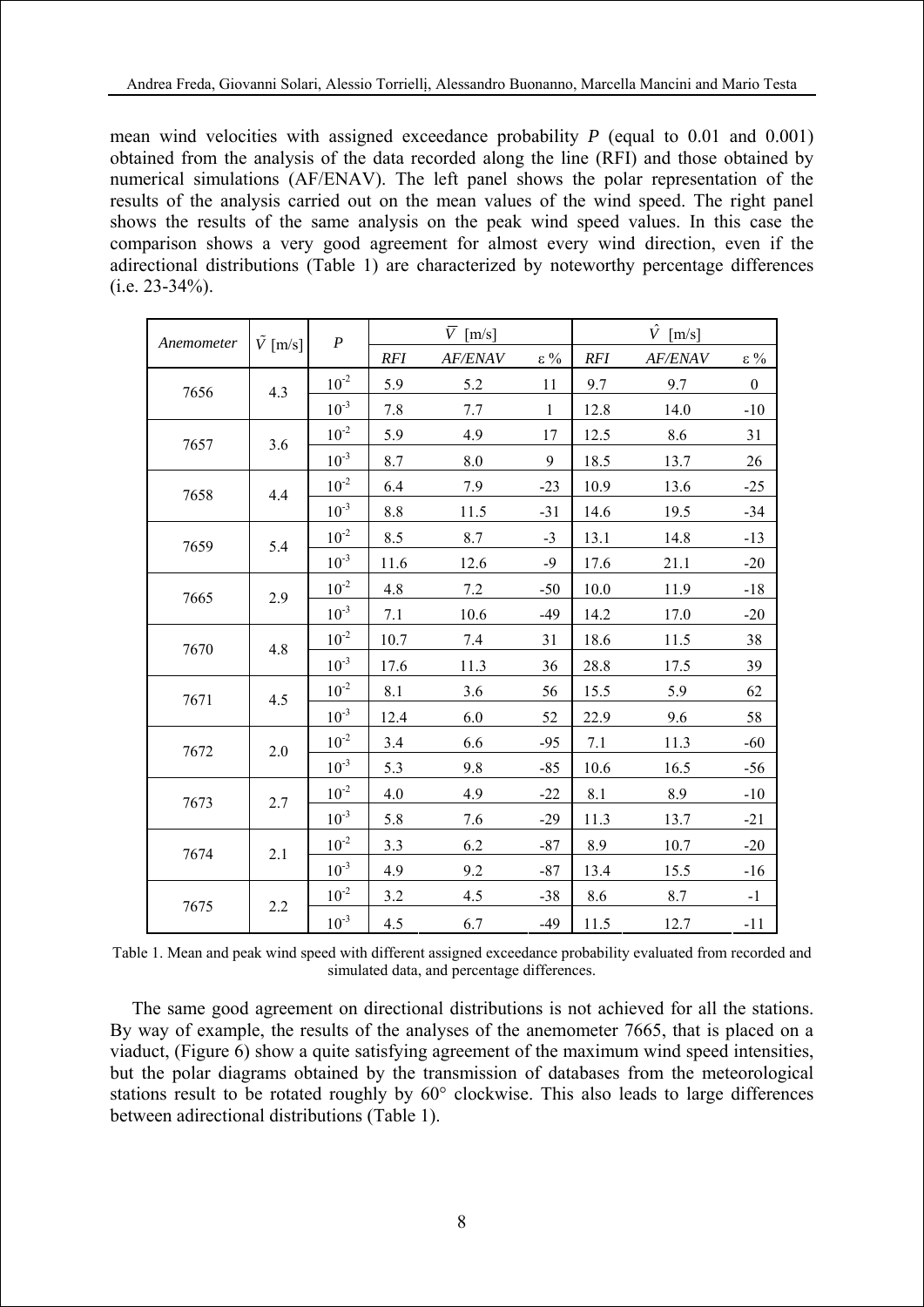As for the anemometer 7670, which is installed on a viaduct and in complex orography, data transmitted from meteorological stations do not simulate correctly strong winds blowing from North (Figure 7).



Figure 5. Comparison between the analysis of the data recorded along the line (anemometer 7658) and those obtained by numerical simulations; the left panel refers to the analysis of the mean wind speed, the right panel refers to the analysis of the peak wind speed.

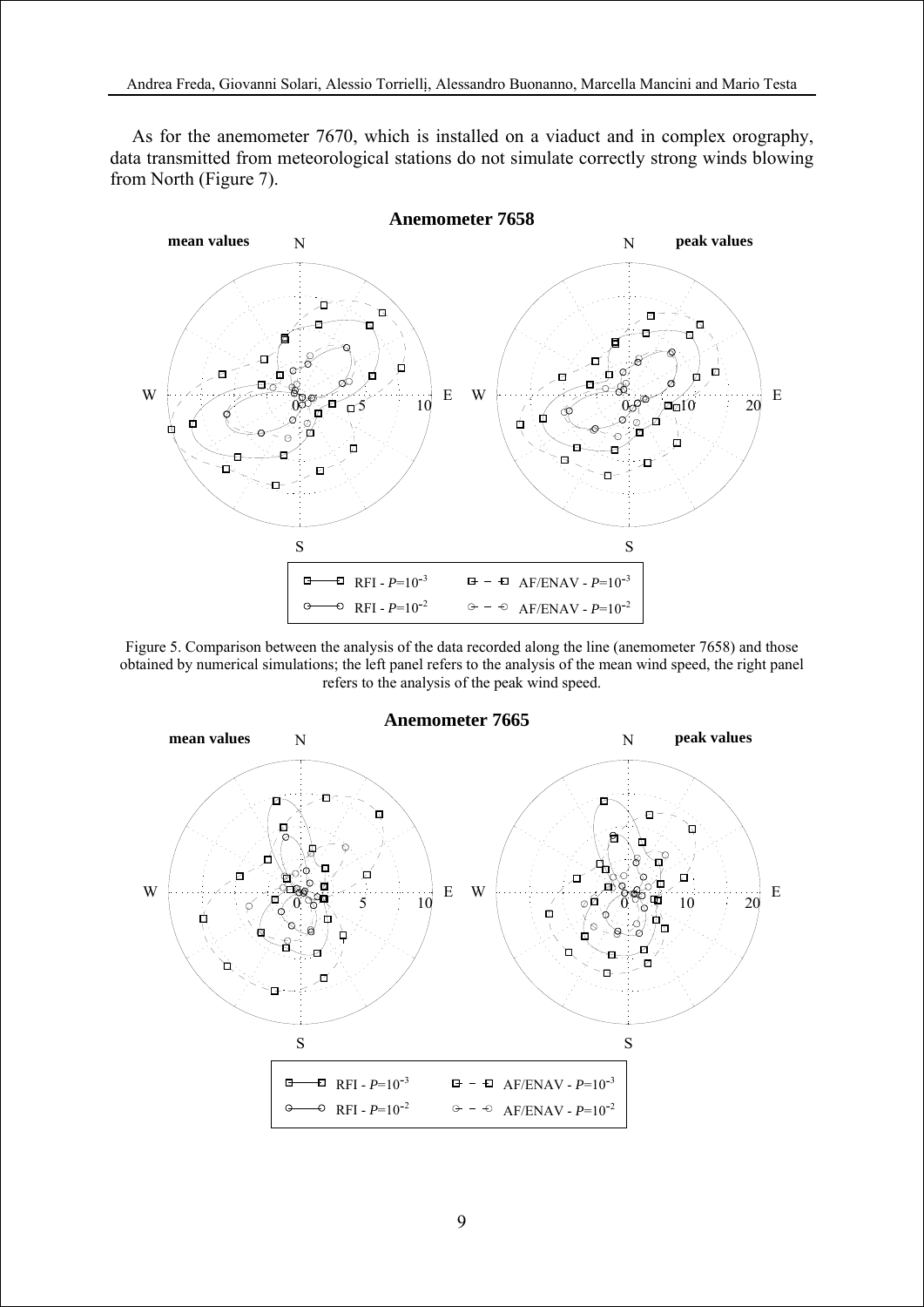Figure 6. Comparison between the analysis of the data recorded along the line (anemometer 7658) and those obtained by numerical simulations; the left panel refers to the analysis of the mean wind speed, the right panel refers to the analysis of the peak wind speed.



Figure 7. Comparison between the analysis of the data recorded along the line (anemometer 7670) and those obtained by numerical simulations; the left panel refers to the analysis of the mean wind speed, the right panel refers to the analysis of the peak wind speed.

As depicted by Figure 8, showing a three-dimensional representation of the area surrounding the anemometer 7670, such anemometer is screened in the North direction by a significant mountain range. Therefore, strong winds blowing from that direction are probably downhill winds (maybe catabatic winds), that cannot be simulated by the mass-consistent model. On the contrary, probabilistic analyses based on numerical simulations reach the maximum values roughly along the West-East direction, corresponding to the opening of a valley, whereas the mountains in the North direction screens the wind.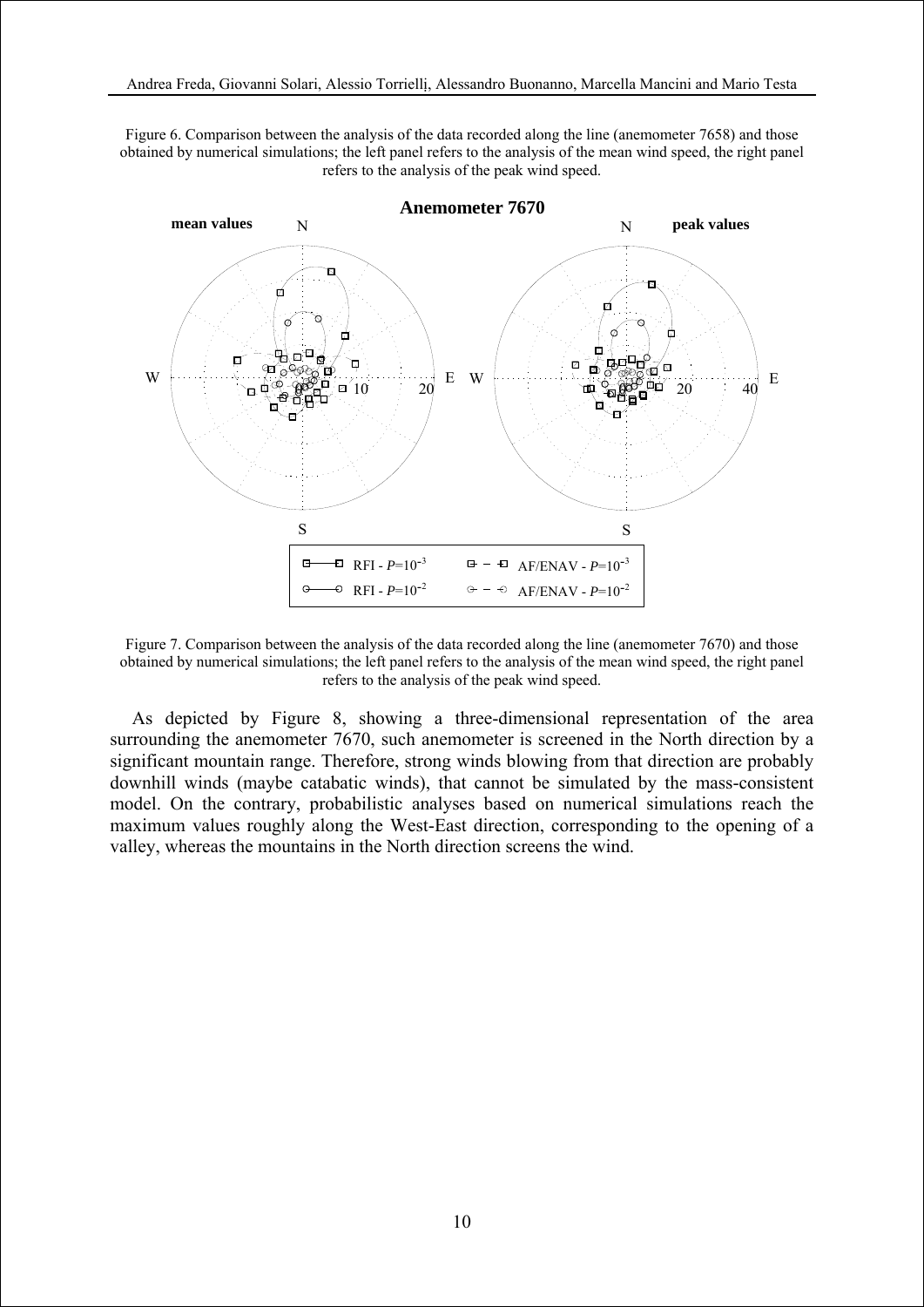

Figure 8. Three-dimensional view of the area surrounding the anemometer 7670, and schematic representation of the downhill wind from North.

As introduced at Section 4, the records of the anemometers installed along the line are also characterized by daily breezes phenomena that are not modeled by the numerical simulations. By way of example, Figure 9 shows the results of probabilistic analyses carried out on two sets of data collected by the anemometer 7658. Each set refers to the measurements collected every day on an interval equal to 5 hours, at daytime from noon to 5 pm (left panel) and in the nighttime from midnight to 5 am (right panel). The resulting polar distributions are rather different in shape and values, and this phenomenon make difficult any attempt to compare the results of the analyses on recorded and simulated data.



Figure 9. Polar diagrams of daytime (left panel) and nighttime (right panel) wind speed at anemometer 7658.